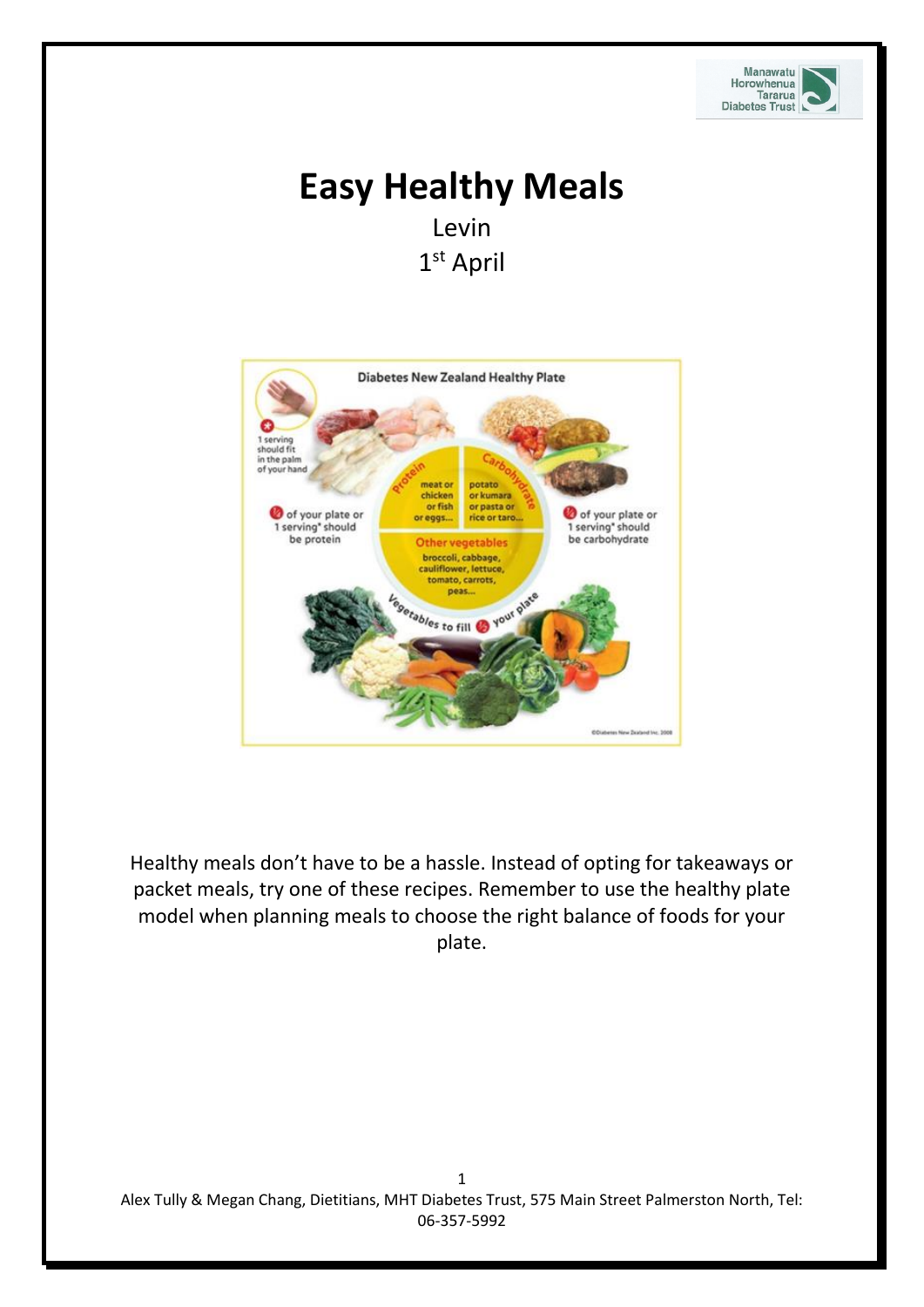

## Zucchini and butter bean slice

#### Serves 4

A simple twist on an old favourite, this quick and easy slice is great for midweek meals, with an added protein punch. Use the leftovers in school lunchboxes.

### **[WHAT YOU NEED:](https://www.sanitarium.com.au/recipes/a-z/zucchini-and-butter-bean-slice#ingredients)**

[2 cups Zucchini \(courgette\) grated \(2-3 medium\)](https://www.sanitarium.com.au/recipes/a-z/zucchini-and-butter-bean-slice#ingredients) [1 small onion, finely diced](https://www.sanitarium.com.au/recipes/a-z/zucchini-and-butter-bean-slice#ingredients) **[310gm tin butter beans, drained and rinsed](https://www.sanitarium.com.au/recipes/a-z/zucchini-and-butter-bean-slice#ingredients)** [¼ cup parmesan cheese, grated](https://www.sanitarium.com.au/recipes/a-z/zucchini-and-butter-bean-slice#ingredients) **[½ cup self-raising flour](https://www.sanitarium.com.au/recipes/a-z/zucchini-and-butter-bean-slice#ingredients)** [3 large eggs, lightly beaten](https://www.sanitarium.com.au/recipes/a-z/zucchini-and-butter-bean-slice#ingredients) [2 Tbsp canola/olive oil](https://www.sanitarium.com.au/recipes/a-z/zucchini-and-butter-bean-slice#ingredients)  [¼ tsp salt](https://www.sanitarium.com.au/recipes/a-z/zucchini-and-butter-bean-slice#ingredients) 



### **[WHAT](https://www.sanitarium.com.au/recipes/a-z/zucchini-and-butter-bean-slice#method) YOU DO:**

Place zucchini (courgette), onion, butter beans, cheese and flour in a large bowl. Mix well.

- 1. Combine eggs, oil and salt. Stir into zucchini (courgette) mixture
- 2. Pour mixture into a greased 17cm x 27cm lamington tin.
- 3. Bake in a moderate oven at 180°C for 30 minutes or until golden. Cut into triangles & serve hot or cold with salad.

*Nutrition per serve: Energy: 1131kj, Protein: 12.8gm, Fat: 15gm, Sat fat: 3gm, Carbohydrate: 17.5gm, Fibre: 4.6gm, Sodium: 654mg* 

Recipe adapted from Sanatarium.co.nz

**Bolded foods are high in carbohydrate.**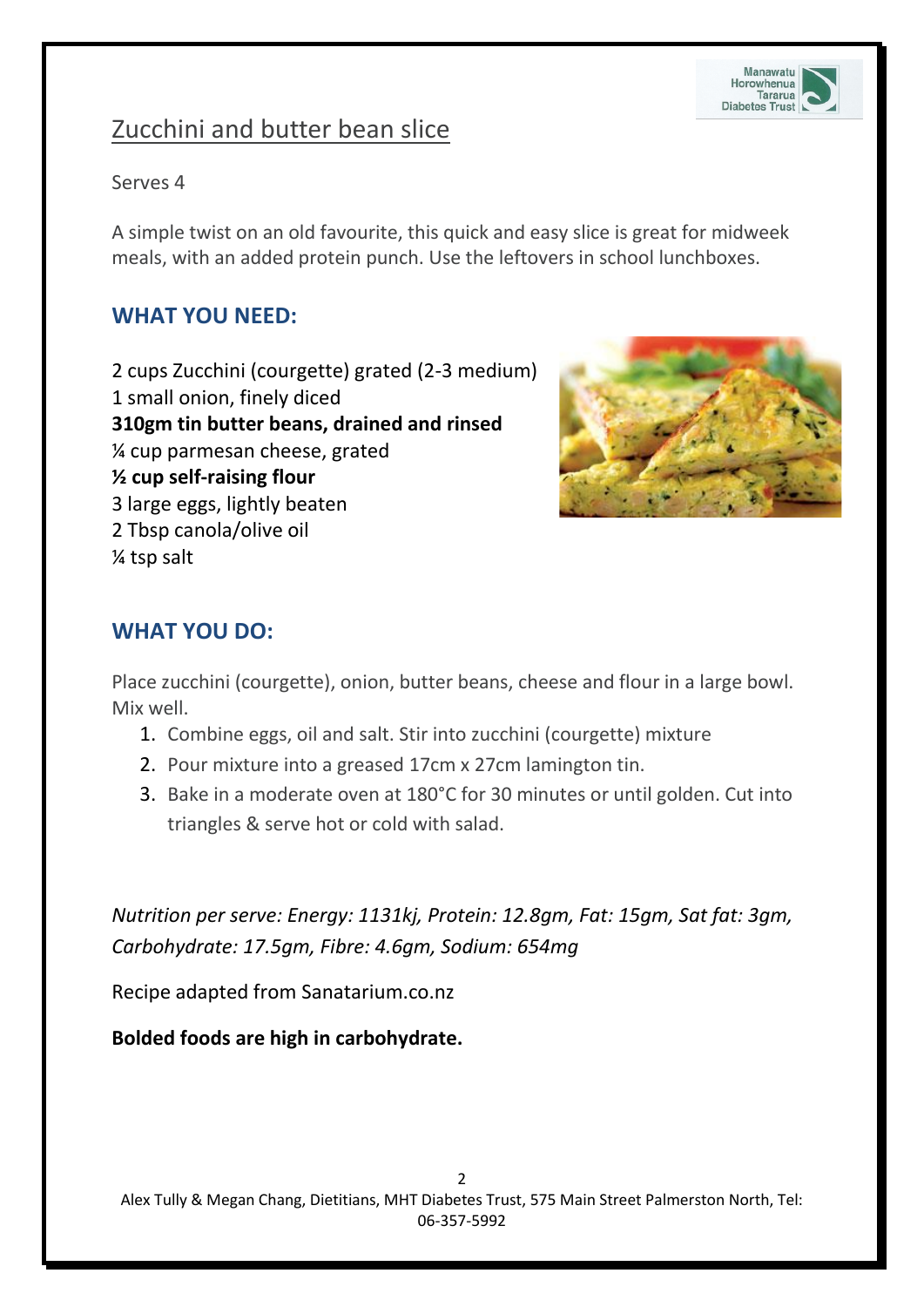

## Vietnamese chicken noodle salad

Serves 4 as a main dish

### **WHAT YOU NEED:**

#### For the salad

- 500g chicken breast (2-3 chicken breasts) (raw weight) or leftover pre-cooked chicken shredded
- $\bullet$   $\frac{1}{2}$  cup raw peanuts
- **150g vermicelli noodles**
- 2 cups of finely sliced Chinese cabbage or white cabbage, or mung beans
- 2 grated carrots
- 4 spring onions, ends trimmed and thinly sliced
- ¼ cup of loosely packed fresh mint leaves
- ¼ cup of firmly packed fresh coriander leaves

#### For the dressing

- 2 Tbsp rice vinegar
- 4 Tbsp fresh lime juice
- **2 Tbsp sweet chilli sauce (reduced sugar if possible)**
- 3 tsp fish sauce
- 2 Tbsp peanut or canola oil

#### **WHAT YOU DO:**

- 1. Bring a pot of water to the boil, add chicken and reduce to a simmer, uncovered, for 10 minutes or until chicken is cooked through. Use a slotted spoon to transfer chicken to a plate. Set aside for 10 minutes to cool slightly. Coarsely shred chicken and place in a large bowl.
- 2. Add raw peanuts to hot pan and toast until browned. Let cool and chop.
- 3. Place noodles in a large bowl and cover with boiling water. Cook until noodles become transparent. Drain.
- 4. Add the vinegar, lime juice, sweet chilli sauce, fish sauce and oil to a screw top jar and shake until well combined.
- 5. Combine noodles, cabbage or mung beans, carrot, spring onion, mint, coriander and chicken. Drizzle the salad with the dressing and gently toss to combine. Garnish with peanuts. Divide the salad among 4 plates and serve immediately.

*Nutrition per serve: 2086 kJ, 36g protein, 39g carbohydrate, 19.5g fat (3.75g saturated fat), 6.75g fibre, 612mg sodium*

#### **Bolded foods are rich in carbohydrate rich**

Adapted from:<http://www.taste.com.au/recipes/2157/vietnamese+chicken+noodle+salad>

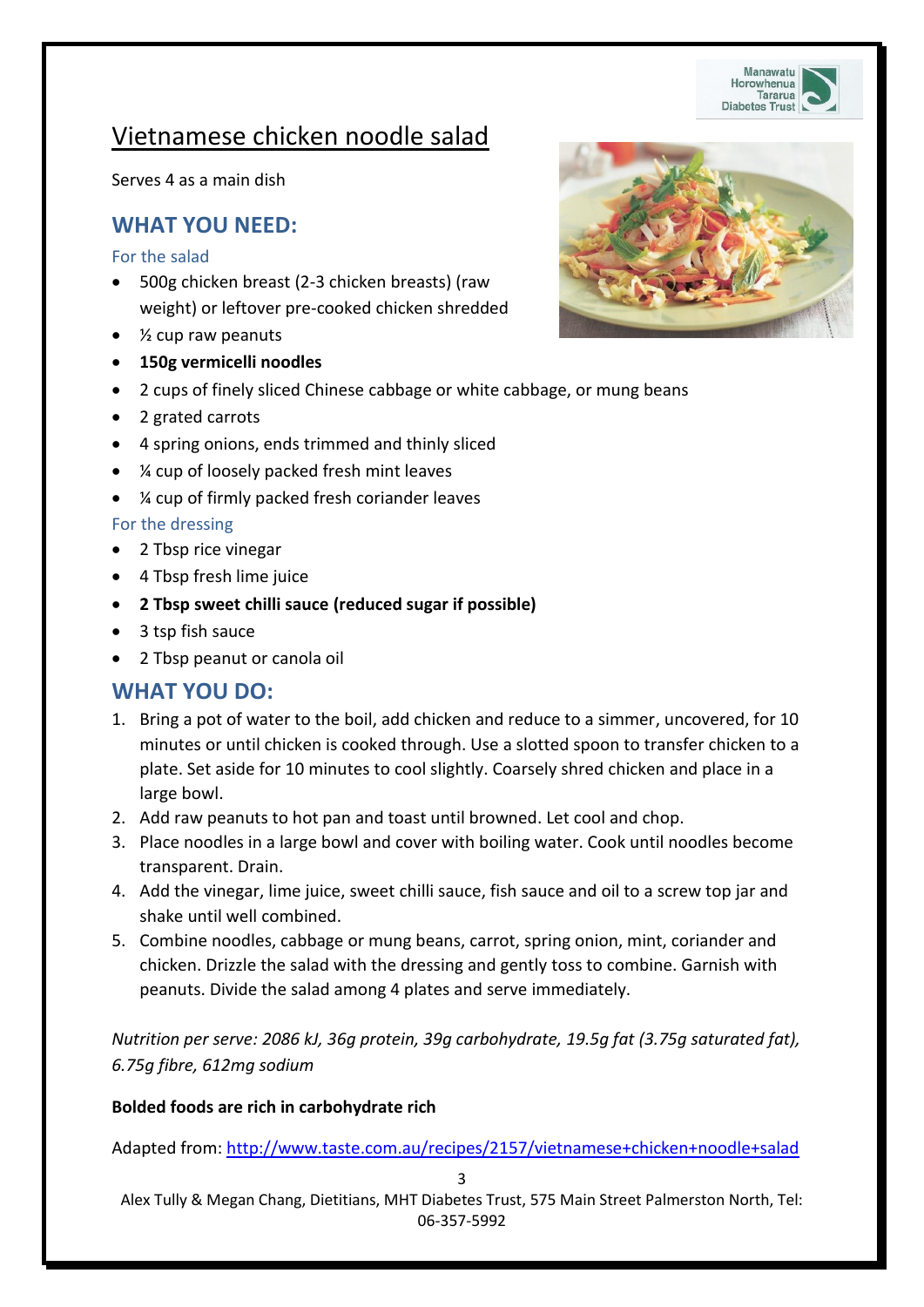

## Green Pea & Chickpea Falafel

*Makes 12 patties (4 servings)*

#### **WHAT YOU NEED:**

### **1 can chickpeas, drained and rinsed (400gm)**

3/4 cup frozen peas (defrosted) 1/2 medium red onion, chopped finely 1 tsp crushed garlic 1 Tbsp. lemon juice 1/4 cup fresh parsley leaves 1 1/2 tsp. ground cumin 1/4 tsp. red pepper flakes (optional) ½ tsp. salt 1/2 tsp. fresh ground black pepper



#### **2 Tbsp. self-raising flour**

Canola or vegetable oil spray, for frying/2 Tbsp. for greasing

### **[WHAT](https://www.sanitarium.com.au/recipes/a-z/zucchini-and-butter-bean-slice#method) YOU DO:**

- 1. Combine all ingredients (except the oil) in the bowl of a food processor. Pulse until the mixture is well-combined, but not puréed. Adjust seasoning as necessary.
- 2. Form the mixture into small patties. Prepare a paper towel-lined baking sheet and set aside.
- 3. Spray pan with oil and heat. Fry the patties in batches, a couple at a time, without crowding the pan. Cook, turning occasionally, until goldenbrown, about 5 minutes.
- 4. Transfer to the prepared baking sheet to cool. Repeat with the remaining patties, and then serve immediately with salad and pita bread if desired.

*Nutrition per serve (3 patties): Energy: 866kj, Protein: 6.75gm, Carbohydrates: 16gm Fat: 11gm, Fibre: 5.75gm, Sodium: 344mg*

Recipe adapted from www.thekitchn.com

#### **Bolded foods are high in carbohydrate**

Alex Tully & Megan Chang, Dietitians, MHT Diabetes Trust, 575 Main Street Palmerston North, Tel: 06-357-5992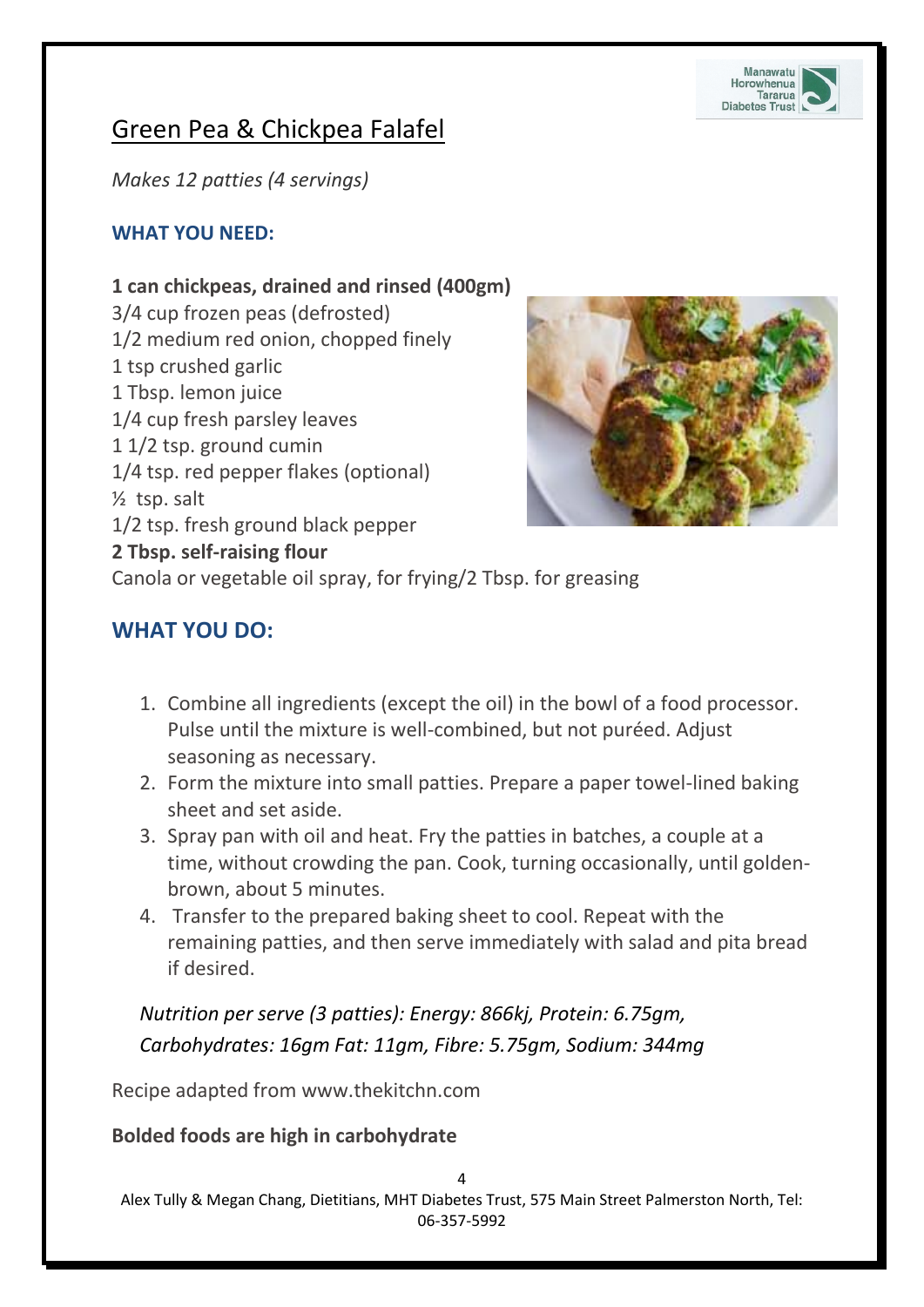

### Yoghurt Mint Dip

Serves 4

#### **WHAT YOU NEED:**

4 sprigs fresh mint 1 lemon ½ tsp crushed garlic 200gm natural yoghurt Salt and pepper



### **[WHAT](https://www.sanitarium.com.au/recipes/a-z/zucchini-and-butter-bean-slice#method) YOU DO:**

- 1. Pick and finely chop the mint leaves on a chopping board, discarding the stalks, then add them to a mixing bowl.
- 2. Finely grate the zest of half a lemon onto the board, then transfer to the bowl.
- 3. Cut the lemon in half and squeeze the juice into a bowl, using your fingers to catch any pips.
- 4. Add the yoghurt, crushed garlic and a tiny pinch of salt and pepper, then stir everything together. Serve with Falafel.

Recipe from Jamie Oliver

*Nutrition per serving: Energy: 180kj, Protein: 2.75gm, Fat: 2.05gm, Carbohydrates: 2.4gm*